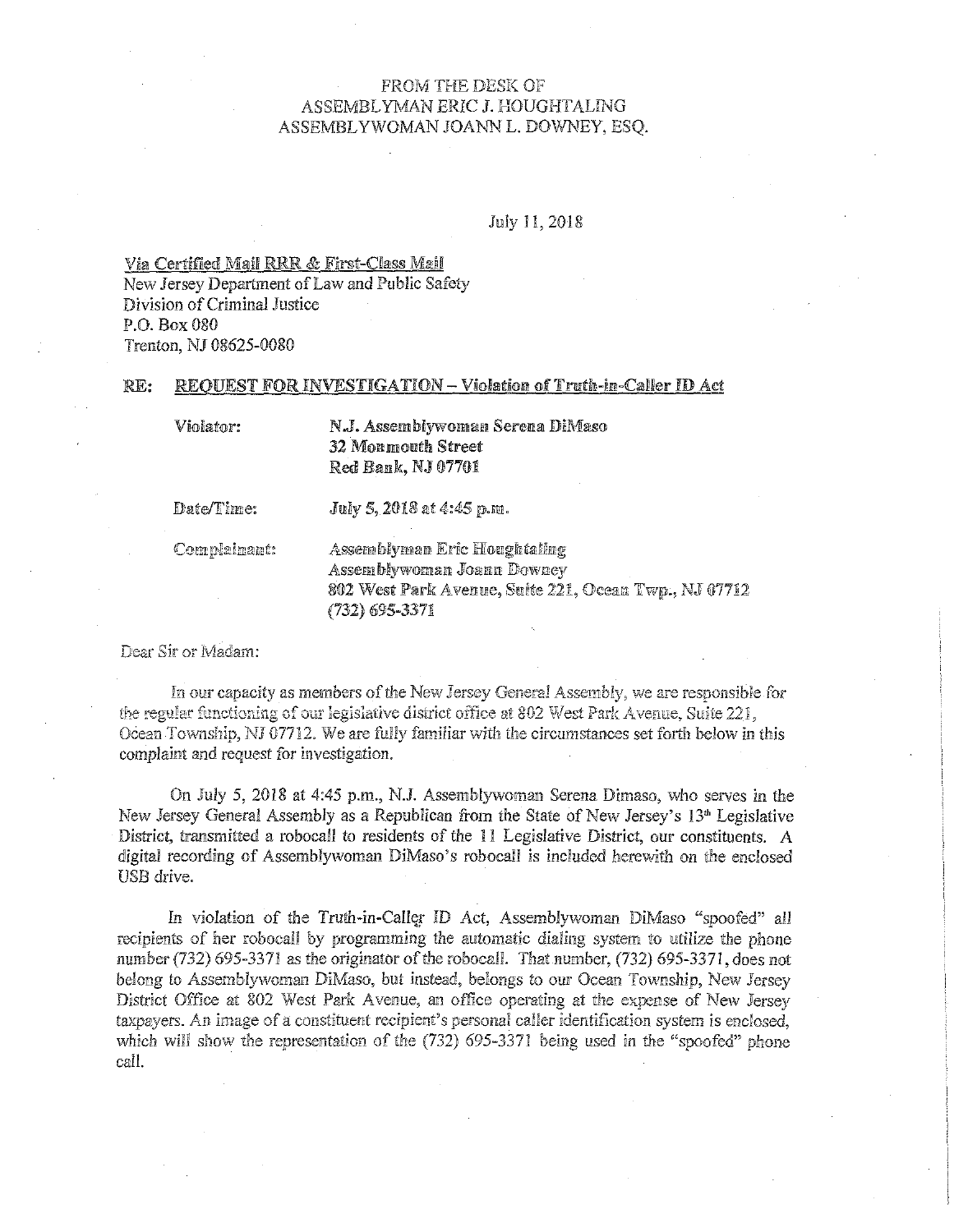July ll,2018 Page 2 of 2

Under the Truth-in-Caller ID Act, U.S. persons are prohibited from transmitting misleading or inaccurate caller ID infonnation with the intent to defraud, cause harm, or wrongfully obtain anything of value. Given the content and "spoofing" utilized in her robocall, Assemblywoman DiMaso has violated the Act by attempting to cause harm *to* our reputations. A recording of response phone calls made to our district office at (732) 695-337! is included in an enclosed USB drive. The nature and attitude of respondents in these response phone calls provides forther evidence of the reputational harm caused.

Moreover, the District Offices for which we are responsible is staffed by public employees of the State of New Jersey, whose salaries are paid by New Jersey taxpayers. Assemblywoman DiMaso's illegal use of our District Office's phone number as the originator of her robocall caused our Ocean Township District Office to experience an influx of phone calls, disrupting and wasting hours of staff time paid for by New Jersey taxpayers.

We believe Assemblywoman DiMaso's potential violation of the Truth in Caller-ID Act, and the abuse of taxpayer funded resources, including the staff related time and resources, as well as the taxpayer funded telephone service used for the "spoofed" call, demand an investigation into potential violations of New Jersey state law by your office.

If you have any questions or require further information, please contact us.

Sincerely,

N.J. Assemblyman Eric Houghtaling N.J. Assemblywoman Joann Downey 802 West Park A venue, Suite 22 l Ocean Twp., NJ 07712 (732) 695-3371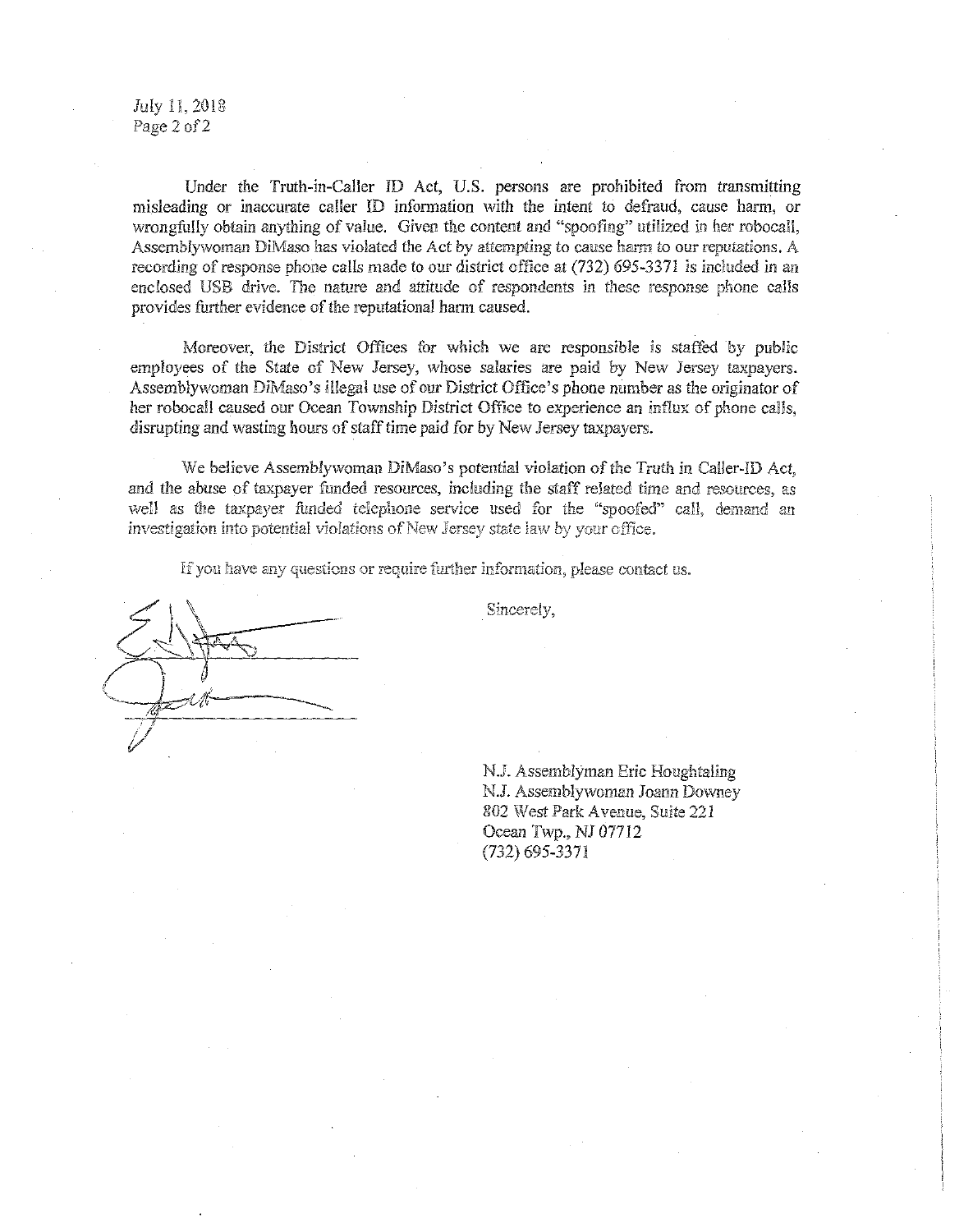# FROM: THE DESK OF ASSEMBLYMAN ERIC J. HOUGHTALING ASSEMBLYWOMAN JOANN L. DOWNEY, ESQ.

July JI, 2018

Via Certified Mail RRR & First-Class Mail

Federal Communications Commission Consumer and Govemmental Affairs Bureau Consumer Inquiries and Complaints Division 445 12th Street, S.W. Washington, DC 20554

## RE: FCC COMPLAINT - Truth-in-Caller ID Act

Viofator:

N.J. Assemblywoman Serena DiMaso 32 Monmouth Street Red Bank, NJ 07701 N.J. Assembly Republican Victory P.O. *Bax* 999 Edison, NJ 08818

Date/Time:

July 5, 2018 at 4:45 p.m.

Complainant:

Matthew Anderson, Chief of Staff N.J. Assemblypersons Eric Houghtaling & Joann Downey 802 West Park Avenue, Suite 221, Ocean Twp., NJ 07712 (732) 695-3371

Dear Sir or Madam:

In our capacity as members of the New Jersey General Assembly, we are responsible for the regular functioning of our legislative district office at 802 West Park Avenue, Suite 221, Ocean Township, NJ 07712. We are fully familiar with the circumstances set forth below in this complaint and request for investigation.

On July 5, 2018 at 4:45 p.m., N.J. Assemblywoman Serena Dimaso, who serves in the New Jersey General Assembly as a Republican from the State of New Jersey's  $13<sup>th</sup>$  Legislative District, transmitted a robocall from, upon infomiation and belief, her District Office. A digital recording of Assemblywoman DiMaso's robocall is included herewith on the enclosed USB drive.

In violation of the Truth-in-Caller ID Act, Assemblywoman DiMaso "spoofed" all recipients of her robocall by programming the automatic dialing system to utilize the phone number (732) 695-337! as the originator of the robocall. That number, (732) 695-3371, does not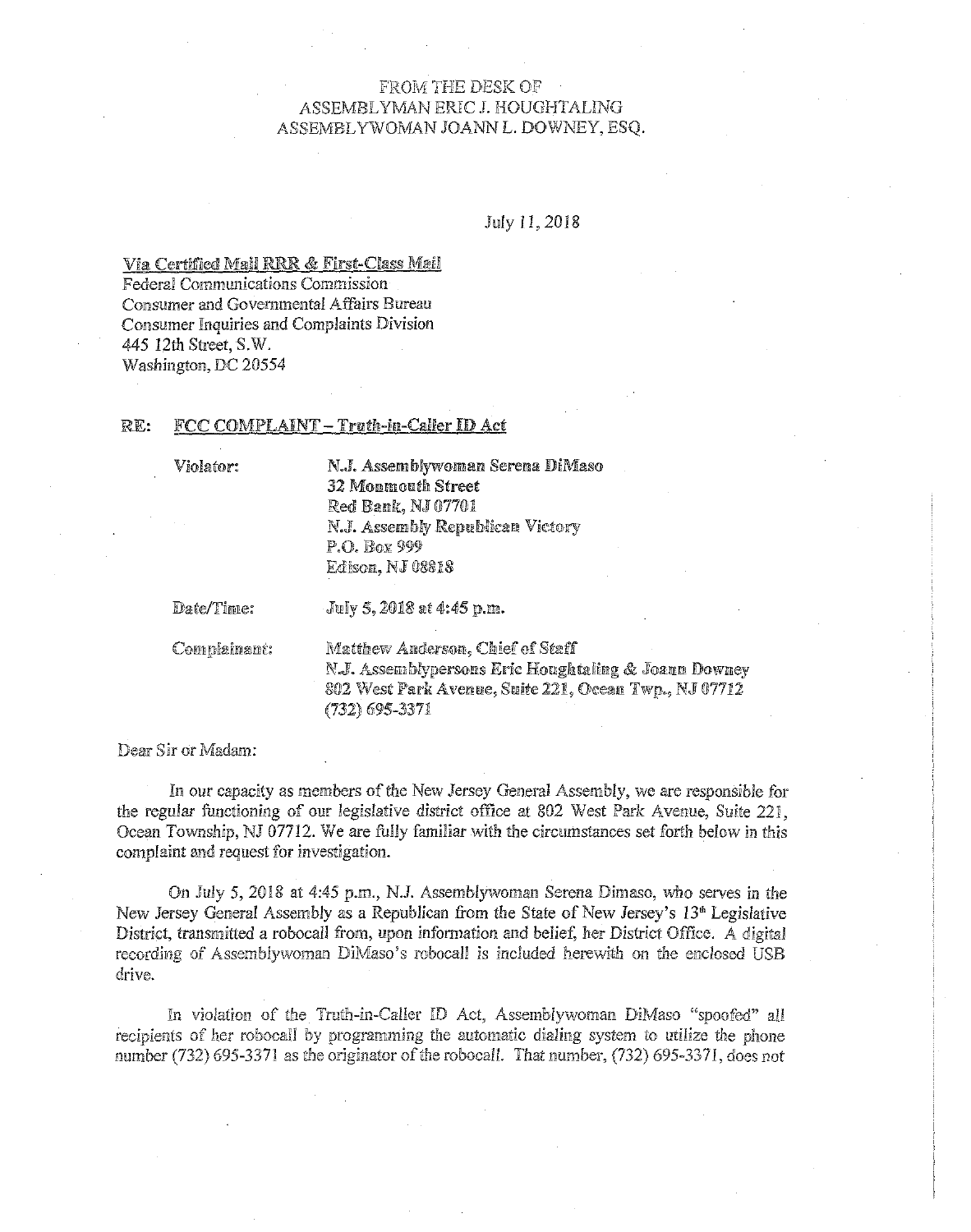Federal Communications Commission Consumer and Governmental Affairs Bureau Consumer Inquiries and Complaints Division July ll, 2018 Page 2 of 2

belong to Assemblywoman DiMaso, but instead, belongs to our Ocean Township, New Jersey taxpayer fonded Legislative District Office. An image of a constituent recipient's personal caller identification system is enclosed, which will show the representation of our district office in the "spoofed" phone call.

Under the Truth-in-Caller ID Act, U.S. persons are prohibited from transmitting misleading or inaccurate caller ID information with the intent to defraud, cause harm, or wrongfully obtain anything of value. Given the content and "spoofing" utilized in her robocall, Assemblywoman DiMaso has violated the Act by attempting to cause harm to our reputations. A recording of response phone calls made to our district office at (732) 695-3371 is included in an enclosed USB drive. The nature and attitude of respondents in these response phone calls provides farther evidence of the harm caused to our reputations.

Moreover, the District Offices for which I am responsible are staffed by public employees of the State of New Jersey, whose salaries are paid by New Jersey taxpayers. Assemblywoman DiMaso' s illegal *use* of our District Office's phone number as the originator of her robocall caused our Ocean Township District Office to experience an influx of phone calls, disrupting and wasting hours of staff time paid for by New Jersey taxpayers.

Accordingly, I hereby request that the Federal Comnmnications Commission investigate the foregoing complaint and impose administrative/civil penalties upon Assemblywoman DiMaso for violations of the Truth-in-Caller ID Act.

If you have any questions or require further information, please contact us.

Sincerely.

N.J. Assemblyman Eric Houghtaling NJ. Assemblywoman Joann Downey 802 West Paxk Avenue, Suite 221 Ocean Twp., NJ 077 !2 (732) 695-3371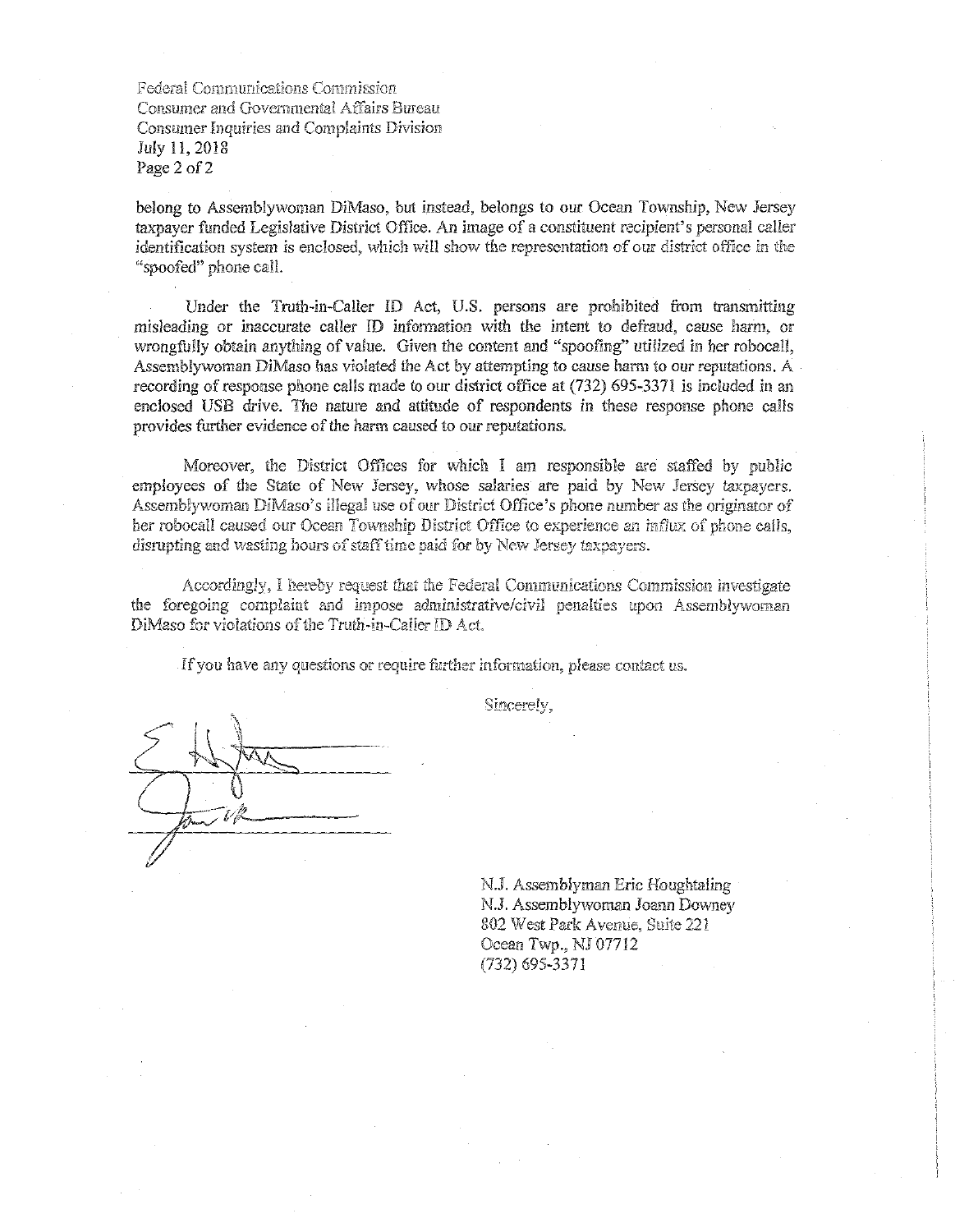# FROM THE DESK OF ASSEMBLYMAN ER1C J. HOUGHTALING ASSEMBLYWOMAN JOANN L. DOWNEY, ESQ.

### July ll, 2018

#### Via Certified Mail RRR & First-Class Mail

New Jersey Joint Legislative Committee on Ethical Standards New Jersey State House Annex P.O. Box 068 Trenton, NJ 08625-0068

#### R.E: REQUEST FOR INVESTIGATION - Violation of Truth-in-Caller ID Act

| Violator:    | N.J. Assemblywoman Serena DiMaso<br><b>32 Monmouth Street</b><br>Red Bank, NJ 07701                                                   |
|--------------|---------------------------------------------------------------------------------------------------------------------------------------|
| Date/Time:   | July 5, 2018 at 4:45 p.m.                                                                                                             |
| Complainant: | Assemblyman Eric Houghtaling<br>Assemblywoman Joann Downey<br>802 West Park Avenue, Suite 221, Ocean Twp., NJ 07712<br>(732) 695-3371 |

Dear Chairman and Members of the Committee:

In our capacity as members of the New Jersey General Assembly, we are responsible for the regular functioning of our legislative district office at 802 West Park A venue, Suite 22 l, Ocean Township, NJ  $\overline{07712}$ . We are fully familiar with the circumstances set forth below in this complaint and request for investigation.

On July 5, 2018 at 4:45 p.m., NJ. Assemblyvvoman Serena DiMaso, who serves in the New Jersey General Assembly as a Republican from the State of New Jersey's 13" Legislative District, transmitted a robocall to residents of the  $11<sup>th</sup>$  Legislative District, our constituents. A digital recording of Assemblywoman DiMaso's roboca!l is included herewith on the enclosed USB drive.

In violation of the Truth-in-Caller ID Act, Assemblywoman DiMaso "spoofed" all recipients of her robocall by programming the automatic dialing system to utilize the phone number (732) 695-3371 as the originator of the robocall. That number, (732) 695-3371, does not belong to Assemblywoman DiMaso, but instead, belongs to our Ocean Township, New Jersey District Office at 802 West Park Avenue, an office operating at the expense of New Jersey taxpayers. An image of a constituent recipient's personal caller identification system is enclosed, which will show the representation of the (732) 695-3371 being used in the "spoofed" phone call.